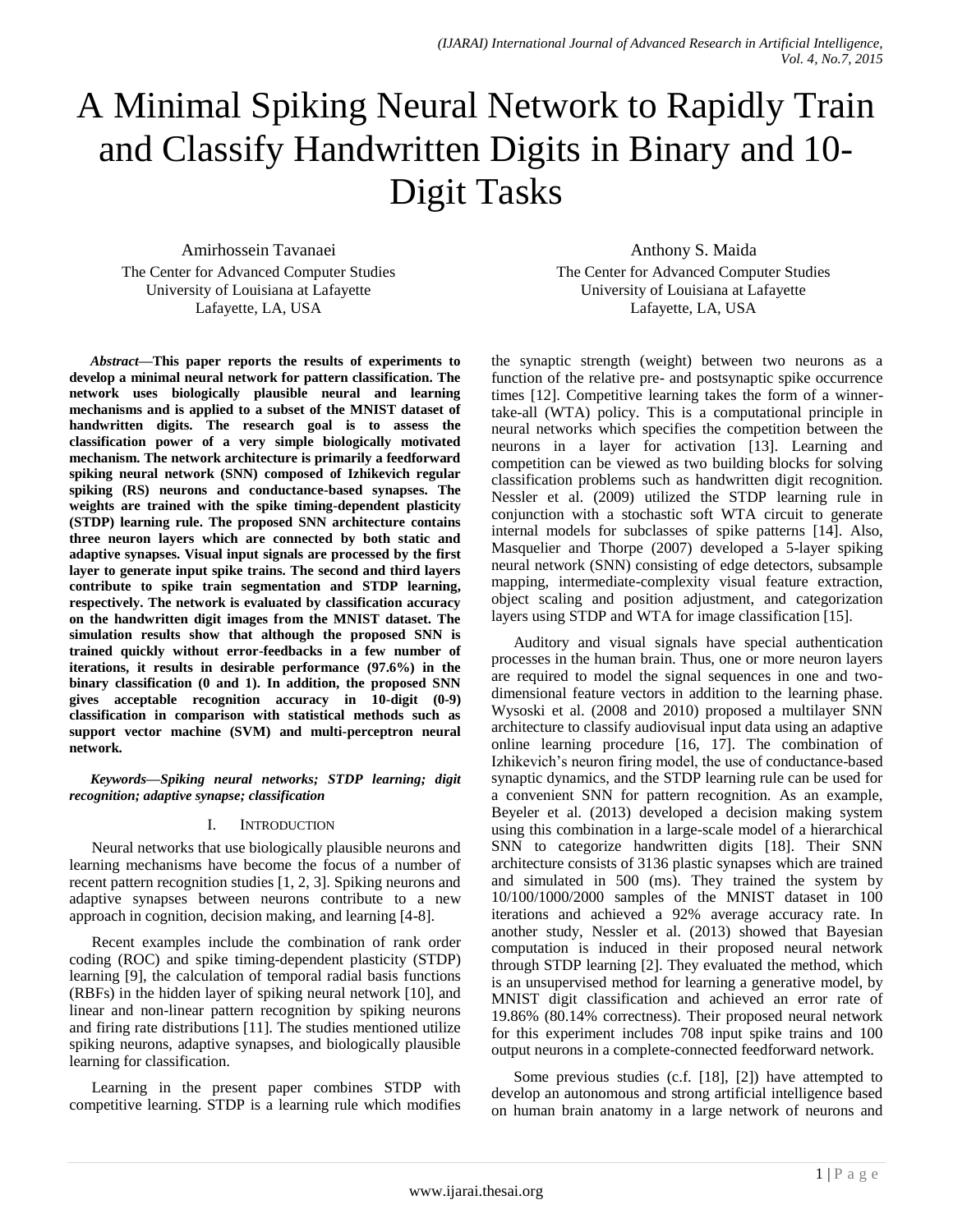synapses. However, two inevitable and important aspects of the brain simulation are 1) the size of the network that is, number of the neurons and synapses, and 2) rapid learning and decision making. In some cases, a concise network is needed to be tuned and make a decision quickly in a special environment such as binary classification in the real time robot vision. Although large networks provide convenient circumstances for handling the details and consequently desirable performance, they are resource intensive. Our goal is to develop a fast and small neural network to extract useful features, learn their statistical structure, and make accurate classification decisions quickly.

This paper presents an efficient 3-layer SNN with a small number of neurons and synapses. It learns to classify handwritten MNIST digits. The training and testing algorithms perform weight adaptation and pattern recognition in a time and memory efficient manner while achieving good performance. The proposed SNN provides a robust solution for the mentioned challenge in three steps. First, the digit image is converted to spike trains so that each spike is a discriminative candidate of a row pixel in the image. Second, to reduce the network size and mimic human perception of the image, the spike trains are integrated to a few sections. In this part, each output spike train specifies a special part of the image in the row order. Third, training layer which involves STDP learning, output spike firing, and WTA competition by inhibitory neuron modifies a fast pattern detection strategy. The remarkably simple SNN is implemented for binary ("0, 1" c.f. Fig. 1) and 10-digit task (0-9) handwritten digit recognition problem to illustrate efficiency of the proposed strategy in primitive classifications. Furthermore, the obtained results are compared with statistical machine learning models in the same circumstances (same training/testing data without feature mapping) to depict the trustworthy of our model in similar situations.

## II. SPIKING NEURAL NETWORK ARCHITECTURE

The proposed SNN architecture is shown in Fig. 2. It includes three components: 1) a neural spike generator, 2) image segmentation, and 3) learning session and output pattern creator. Theory and implementation of each component will be explained.

## *A. First layer: Presynaptic spike train generator*

Each row in the  $28\times28$  binary image (c.f. Fig. 3) is transcribed into a spike train in a left-to-right fashion. Fig. 3 shows an example digit "0" with *N×M* binary pixels. Rows are converted to spike trains where a pixel value of "1" represents a spike occurrence. To apply the discriminative features of the image in a small network architecture, the digit image is recoded to *N* presynaptic spike trains with *A×M* discrete time points. *A* controls the interspike spacing and is interpreted as the refractory period of the neuron. In summary, the first layer converts the binary digit image into *N* rows of spike trains according to the white pixels of the digit foreground.



Fig. 1. Sample of handwritten digit images "0" and "1"



Fig. 2. Supervised SNN architecture containing spike transcription layer, spike train segmentation, STDP learning, output pattern firing, and inhibitory neuron. *N*: number of rows. *K*: number of adjacent rows connected to one neuron. *P*: number of classes. Black circle inhibits all output neurons except the one designated by the class label



Fig. 3. A digit image with *N×M* pixels divided into *N/K* segments, consisting of *k* rows per segment

## *B. Second Layer: Image segmentation*

The first layer generates *N* spike trains, where *N* is the number of the rows, encoding the image features row by row. However, it does not consider the slight change in orientation and thickness of the digit foreground in comparison with its background. To address this, the second layer illustrated in Fig. 2 merges every *K* spike trains (rows) onto one neuron. Then the digit image is segmented into *N/K* parts while preserving the spike train order. This preprocessing layer reduces the number of trainable parameters. Fig. 4 shows three instances of digit "1" (from the MNIST). The second layer converts these different shapes to similar *N/K* rows of spike trains. In addition, combining the sequential rows increases the network flexibility in pattern classification by decreasing its size. In summary, without the second layer, spike trains are sensitive to noise, outlier data, and diverse writing styles.



Fig. 4. Three instances of the handwritten digit "1"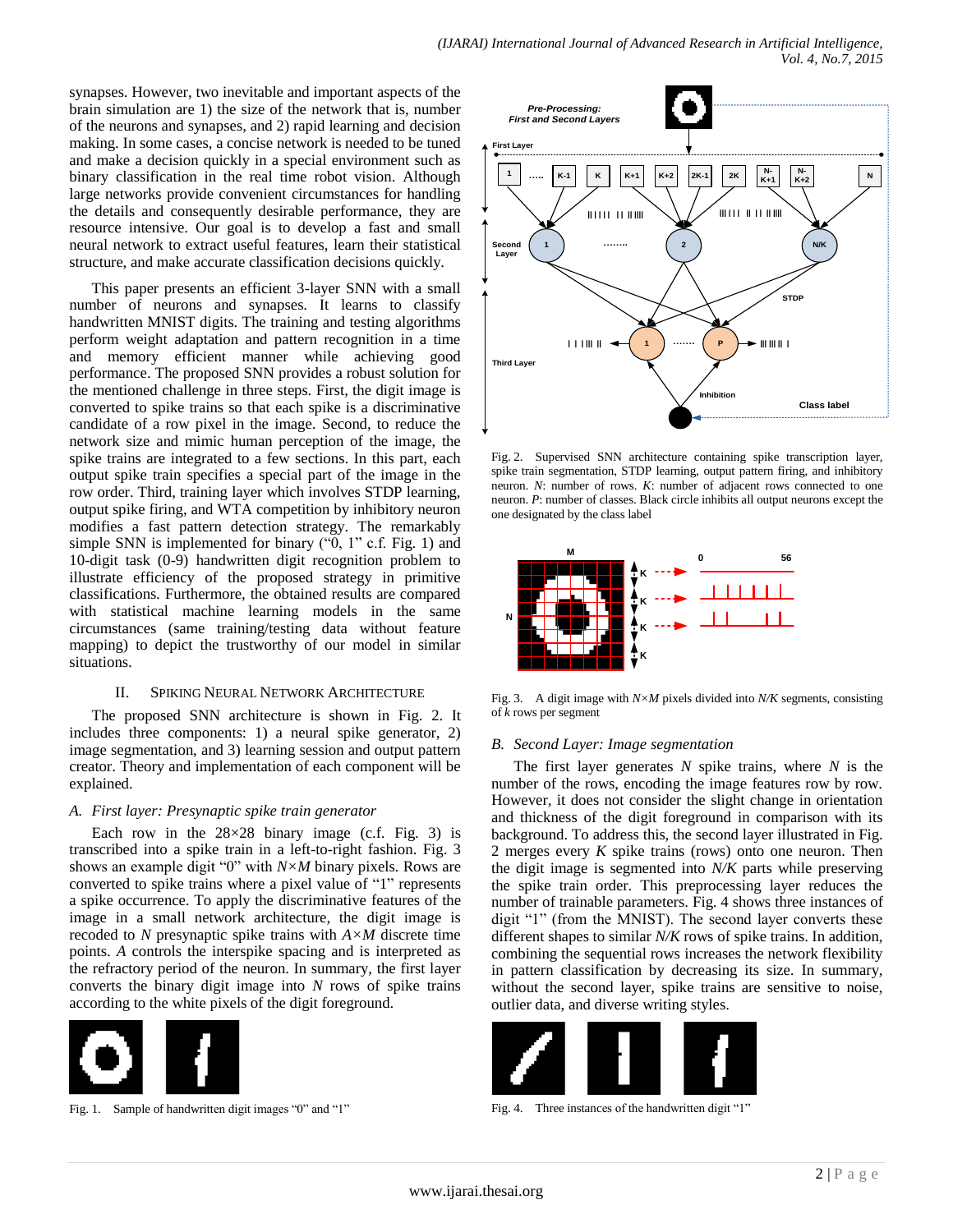To simulate the conductance of the postsynaptic membrane of the second layer units upon receipt of a presynaptic spike, the  $\alpha$ -function is used. Equation (1) and Fig. 5 show the formula and graph of the postsynaptic conductance based on the α-function.

$$
G_{\rm syn}(t) = K_{\rm syn} t e^{-t/\tau} \tag{1}
$$

 $K_{syn}$  controls the peak conductance value and  $\tau$  controls the time at which the peak conductance is reached.

Additionally, the total conductance of *N* input synapses

with 
$$
N_{\text{rec},k(k=1:N)}
$$
 spikes is calculated by (2)  
\n
$$
G^{\text{tot}}(t) = \sum_{k=1}^{N} \sum_{j=1}^{N_{\text{rec},k}} K_{\text{syn},k} (t - t_{k,j}^{\text{f}}) e^{-(t - t_{k,j}^{\text{f}})/\tau}
$$
\n(2)

where  $t<sup>f</sup>$  is spike firing time. This formula performs linear spatio-temporal summation across the received spike train. The

total postsynaptic current is obtained by (3)  
\n
$$
I_{syn}(t) = \sum_{k=1}^{N} E_{syn,k} G_{syn,k}^{\text{tot}}(t) - V(t) \sum_{k=1}^{N} G_{syn,k}^{\text{tot}}(t)
$$
\n(3)

In this investigation, spike generation in the second and third layer is controlled by Izhikevich's model [19] (4) specified by two coupled differential equations.

$$
C\frac{dV}{dt} = k(V - V_{\text{rest}})(V - V_{\text{th}}) - U + I_{\text{inj}}
$$
  
\n
$$
\frac{dU}{dt} = a[b(V - V_{\text{rest}}) - U]
$$
\n(4)

There is also a reset condition after a spike is generated, given in (5).

if 
$$
V \ge V_{\text{peak}}
$$
:  $V = c$ ,  $U = U + d$   
an AP is emitted\t\t(5)

Where, *V* denotes membrane potential and *U* specifies the recovery factor preventing the action potential (AP) and keeping the membrane potential close to the resting point. *"a",*  "b", "k", "c", "d", and "V<sub>peak</sub>" are predefined constants controlling the spike shapes. The time of spike events is taken to occur at reset.



Fig. 5. Conductance graph with  $K_{syn}$ =1 (α-function) and  $τ=2$  (msec)

#### *C. Third layer: Learning and output neurons*

Third layer of the SNN shown in Fig. 2 learns the input

spike patterns and generates output spikes based on the evolving synaptic weights. STDP is controlled by relative preand postsynaptic spike times. Equation (6) specifies that postsynaptic spikes which follow presynaptic spikes cause the synaptic weight to be increased (LTP) and in contrast, synapses are weakened when presynaptic spike occurs after postsynaptic

spike generation time (LTD).  
\n
$$
\Delta K_{ji} = \begin{cases}\n0.01 A_{\text{ltp}} \exp(-(|t_j^f - t_i^f|) /_{\tau+}), t_j^f - t_i^f > 0 \\
0.01 A_{\text{ltd}} \exp(-(|t_j^f - t_i^f|) /_{\tau-}), t_j^f - t_i^f < 0\n\end{cases}
$$
\n(6)

In (6),  $A_{\text{lip}}$  and  $\tau$ + ( $A_{\text{Ind}}$  and  $\tau$ -) are maximum and time constant strengthening (weakening) constants respectively. In addition, the change in synaptic weights contributes to change in conductance amplitude,  $K_{syn}$ , in  $\alpha$ -function derivation. The learning strategy used in this investigation is basically derived from the STDP concept. The proposed network in the first layer emits spike trains with maximum *M* spikes, where *M* is the number of columns in the image matrix. The second layer presents new information of spike trains at which spikes depict explicit foreground pixel information. In addition, the membrane potential is accumulated based on the received action potentials. Therefore, in the proposed minimal network architecture which models the patterns by exact object

coordinates, a modified STDP learning is defined in (7).  
\n
$$
\Delta K_{ji} = \begin{cases}\n\frac{A_{\text{tip}}}{K_{ji}} \exp(-(|t_j^f - t_i^f|)_{t+1}^f), \begin{pmatrix} P_j = 1, \\ t_i^f \in [\min(t_j^{f-1}, t_j^f - \sigma), t_j^f] \end{pmatrix} \\
-A_{\text{Ind}} \exp(-\beta) \end{cases}
$$
\n
$$
\left(\begin{matrix} P_j = 1, \\ t_i^f \notin [\min(t_j^{f-1}, t_j^f - \sigma), t_j^f] \end{matrix}\right)
$$
\n(7)

where  $A_{\text{ltp}}$ ,  $A_{\text{ltd}}$ ,  $\beta > 1$ , and  $\sigma$  are constant parameters. In (7), if output neuron  $P_j$  fires, the synaptic weights can be either increased or decreased. Presence of the presynaptic spikes in the  $\sigma$  time interval before current time strengthens the synaptic conductance. In contrast, absence of the presynaptic spikes reduces the synaptic conductance. To prevent aliasing between  $\sigma$  time interval and previous output spike, presynaptic spikes after the last emitted postsynaptic spike are counted. Also, the inverse value of the conductance amplitude  $(K_{ii})$  controls rate of the LTP in the high conductance conditions.

In addition, output neurons in the third layer receive *N/K* spike trains and generate  $P$  (as number of the output patterns) output spike trains based on the current synaptic weights, presynaptic spike trains, and Izhikevich's model for the spike generation mechanism. Furthermore, each output neuron specifies one class. The learning strategy in the output layer is supervised. This is implemented by using an inhibitory neuron that imposes a WTA discipline across the output units. Specifically, the inhibitory unit uses the category label for the current training stimulus to inhibit all the output neurons that do not match the label. The net learning effect is that the nonmatching units undergo LTD, while the single matching unit undergoes LTP. Equation (8) specifies the LTD rule for inactive neurons. The synaptic conductance reduction in this formula depends on the presynaptic spikes "*yi*" conveyed to the

neuron in the time interval  $\left[\begin{array}{c} \min(t_j^{f-1}, t_j^f - \sigma) \\ t_j \end{array}\right]$ *j t* ].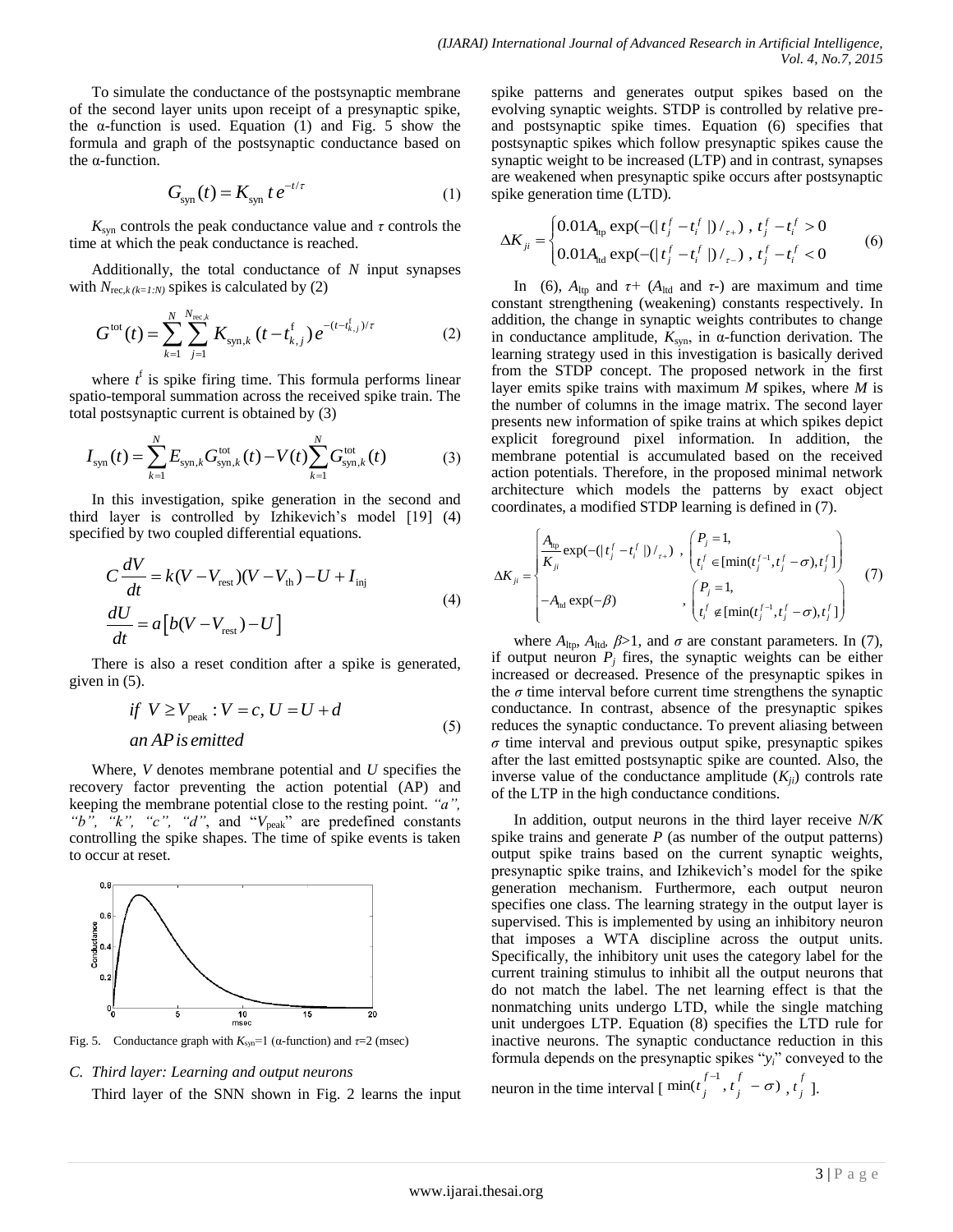$$
C = \frac{-\gamma}{\sum_{\substack{i,j' \\ i = \min(i_j^{j-1}, t_j^j - \sigma)}}^{\gamma} y_i}, \quad \Delta K^{'j} = -0.01 e^{C}
$$
 (8)

Where,  $\gamma$  is rate of the inhibition. In the last step, conductance magnitude of the synapses (which can be interpreted as synaptic weights) are updated by (9)

$$
K_{ji}^{t} = K_{ji}^{t-1} + \mu \Delta K_{ji}^{t}
$$
 (9)

where,  $\mu$  is learning rate. Finally, the result will be an array of synaptic weights and output spike patterns. Fig. 6 shows pseudocode for the SNN architecture and learning strategy.

## *D. Justification*

Digits belonging to the same categories are not entirely similar due to different handwriting styles, variations in orientation, and variations in line thickness. The second layer converts the various images of one digit into a small number of similar patterns. It combines *K* spike trains to adjust the thickness and presents the image in *N/K* row segments. The slight diversity of the images in a digit category can be manipulated by foreground adjustment in height and width which is implemented by row segmentation and regular spiking (RS) neurons respectively. In addition, *N* input spike trains are mapped to *N/K* spike trains to minimize the network size.

To explain the learning procedure and justify its function in classification, an example consisting of the digits 2, 4, 1, and 9 is described step by step. Fig. 7 shows the digits. They are divided into 4 horizontal segments which are mapped into 4 adaptive synapses. If an output spike occurs, the synapses carrying more frequent and closer presynaptic spikes (white pixels) before the output spike have more casual effects. Thus, their weights are increased based on the LTP rule. For example, the synapses  $\{1,4\}$ ,  $\{3\}$ , and  $\{1,2\}$  in digits 2, 4, 9 respectively carry frequent presynaptic spikes, so their weights are increased more than the other synapses in each digit. In digit "1", all of the synapses have analogous influences onto the output neuron firing. So, the synaptic weights should be almost unbiased. After the first training period including weight augmentation and reduction, in the next iteration, the synaptic weights are tuned better according to the input digit patterns. Additionally, synaptic weights, which are connected to the same neurons in the second layer and different output neurons, are adapted in a competition due to the inhibitory neuron. Therefore, the synaptic weights demonstrate discriminative weight vectors for different digit patterns. In Fig. 7, some nominal synaptic weights (Ex. {0.20, 0.20, 0.45, 0.15} for digit 4) have been shown.

In the test session, if the digit spike trains are matched to the synaptic weights, the target output neuron releases a spike train close to the target pattern. Otherwise, due to discriminative synaptic weights, if the input spike trains are not compatible with the synaptic weights and target pattern, the output neuron might release a spike train either with 0 frequency or arbitrary pattern. Finally, the digit having maximum correlation with training data will be recognized in a small and fast neural network.

#### III. EXPERIMENTS AND RESULTS

A subset of the MNIST machine learning data set consisting of handwritten digit images was used for evaluation of the proposed method [20]. Digital images in the dataset are 28 pixels in height and 28 pixels in width for a total of 784 pixels composing each grayscale image.

### *A. Binary classification*

In the first experiment, 750 images of the digits "0" and "1" were sampled. Each grayscale image was converted to a binary image by applying the middle point threshold (threshold pixel=128). The 750 digit samples were divided into training and testing sets by 3-fold cross validation to guarantee the generality of the method.

The first layer scans the rows pixel by pixel and generates spikes where the digit points occur. Pixel values equal to 1 denote spike occurrences. In addition, a refractory period, *A*, is assumed to be 2 (ms). Therefore, the spike trains represent a row fall into a  $28\times2=56$  (ms) temporal window. Fig. 3 gives an example of spike train generation for a sample digit "0". Finally, 28 spike trains with 56 (ms) discrete time points are obtained as presynaptic spikes conveyed to the second layer.

To segment the image into groups of rows, presynaptic spikes are collected to the *N/K* layer-2 neurons where *N*=28 and *K*=4. That is, every 4 consecutive sequential spike trains are connected to one neuron in the second layer. Spike generation of the neuron in this layer is computed by Izhikevich's RS model with parameters given in Table 1. Spike trains from seven layer-2 neurons submit information to the output neurons in the layer 3.

| <b>Function OneDataPassTraining(image, &amp;</b>    |
|-----------------------------------------------------|
| weights):OutputSpike<br>ł                           |
| [N,M]=size(image);                                  |
| r=2; % refractory period                            |
| % Layer 1                                           |
| for each row of the B/W image                       |
| spikes=generate spikes in r*M time points (1: spike |
| occurrence)                                         |
| %Layer 2                                            |
| for $i=1:N/K$                                       |
|                                                     |
| for $j=1:K$                                         |
| preSpikes{i}.append(spikes{(i-1)*K+j})              |
| middleSpikes{i}=Izhikevich's model (preSpikes{i});  |
| }                                                   |
| %Layer 3                                            |
| for p=1:#classes                                    |
|                                                     |
| OutputSpike=Izhikevich's model (middleSpikes);      |
| <b>STDP learning for target output</b>              |
| Inhibition for non-target output based on STDP      |
| weights=update Synaptic weights                     |
| }                                                   |

Fig. 6. SNN pseudocode for handwritten digit classification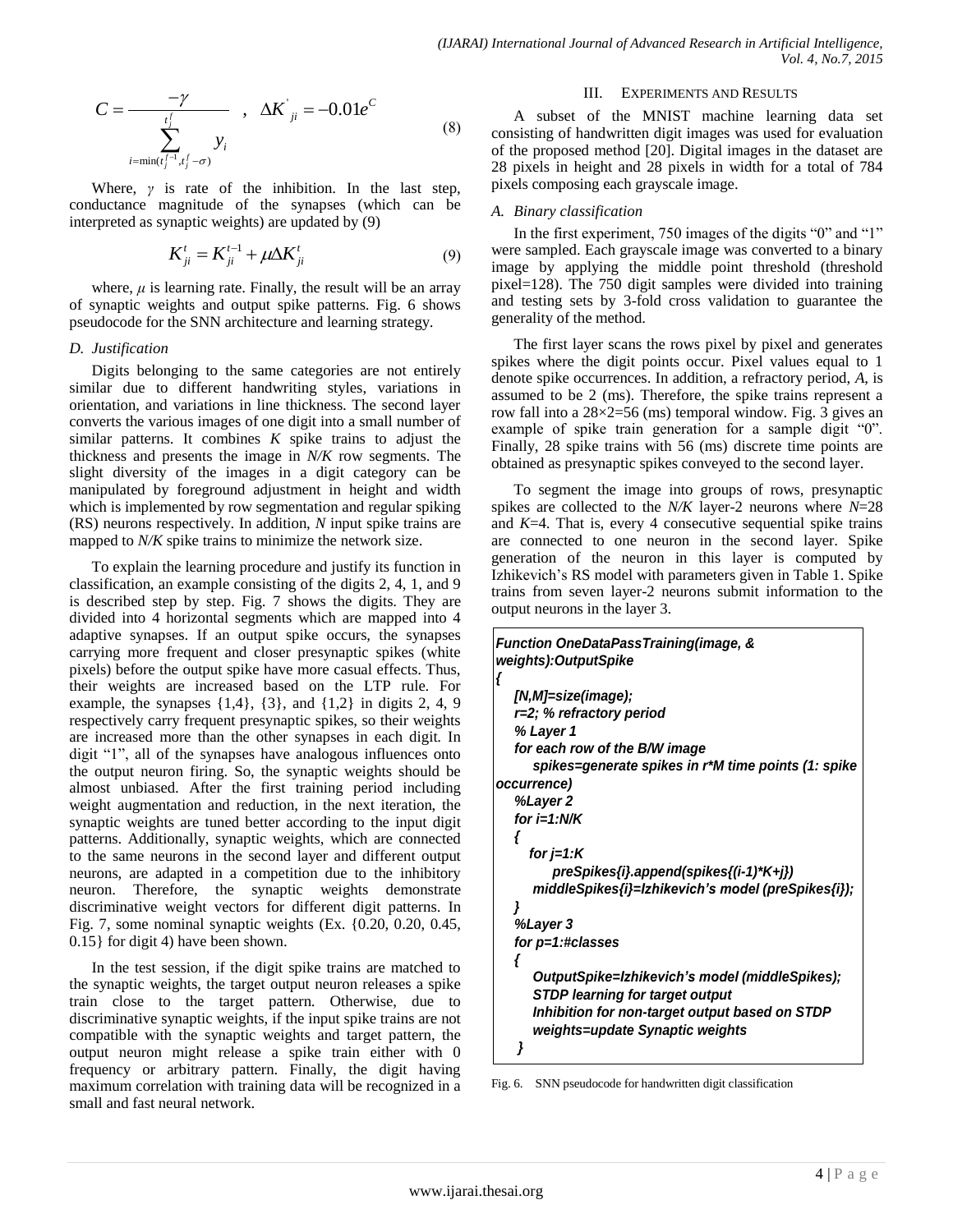| 0.35 | 0.20 | 0.25 | 0.30 |
|------|------|------|------|
| 0.15 | 0.20 | 0.25 | 0.35 |
| 0.15 | 0.45 | 0.25 | 0.25 |
| 0.35 | 0.15 | 0.25 | 0.10 |

Fig. 7. Synaptic weights for digits 2, 4, 1, and 9. The intervals between dashed lines specify synapses. The numbers below each digit denote the synaptic weights

The output neurons use the same parameters in Izhikevich's model of the second layer to generate the spikes. In the third layer, synaptic weights projecting to the output neurons are initialized uniformly and updated by the STDP rule with parameters of LTP and LTD in Table 2. Furthermore, the inhibition neuron prevents the non-target (0 or 1) neuron to fire while receiving the presynaptic spikes. Hence, synaptic weights are changed according to the relative pre- and postsynaptic spike times.

After one batch of training (500 training samples), 14 synaptic weights (7 synapses for output "0" and 7 synapses for output "1") and a set of output spike patterns for "0" and "1" are obtained. Fig. 8 shows the simulation results (with *ΔT*=0.1 (msec)) of output spike trains of some handwritten digit images in "0" and "1" categories (each row shows a spike train). The illustrated spike trains in Fig. 8 show 1) specific first spike times and 2) discriminative spike time patterns for class "1" and class "0". Therefore, extracted target patterns are appropriate sources for pattern recognition. The output patterns of the testing samples are compared with the average target patterns for each class. Finally, the similarity measure denotes the objective function for the classification that is shown in  $(10).$ 

Similarity<sup>pattern</sup> = 
$$
\frac{1}{\sqrt{\frac{1}{T} \sum_{i \in \text{spike train}} (Target_i^{\text{pattern}} - Output_i)^2}}
$$
(10)

Where *T* is size of the target pattern.

Five different simulation step sizes (*ΔT*=0.05, 0.1, 0.2, 0.5, 1 (msec)) were studied. Table 3 specifies scaled synaptic weights connected to the output neurons "0" and "1" in the five temporal resolutions. Synaptic weights in Table 3 claim that *ΔT* in range of 0.05 to 0.5 (msec) give discriminative weight vectors for different classes. On the other hand, in *ΔT*=1 (msec), the training is biased to "0" because the simulation step size is so large and the learning procedure is not converged.

A subset of disjoint training and testing data was applied to the trained SNN to evaluate the accuracy rate of the proposed method. The results are shown in Table 4. The average accuracy rate is 97.6 for the testing sets. In addition, values of *ΔT* in the range of 0.05 to 0.5 (msec) give acceptable performance. *ΔT*=1 (msec), as explained, is not applicable. According to the results in Table 4, *ΔT*=0.2 (msec) has the best performance. It is also a fast neuron simulation for training and testing sessions.

TABLE I. REGULAR SPIKING NEURON PARAMETERS

| Parameter              | Value                     | Parameter     | <b>Value</b> |
|------------------------|---------------------------|---------------|--------------|
| $V_{\rm rest}$         | $-60$ (mv)                | a             | 0.03         |
| $V_{\text{threshold}}$ | $-40$ (mv)                | h             | $-2$         |
| $V_{\rm peak}$         | $35$ (mv)                 | $\mathfrak c$ | $-50$        |
| $\mathcal{C}$          | 100                       | d             | 100          |
| K                      | 0.7                       | $U_{0}$       |              |
| AT                     | 0.05, 0.1,<br>0.2, 0.5, 1 | $I_{\rm ini}$ |              |

| TABLE II. | <b>STDP PARAMETERS</b> |
|-----------|------------------------|
|           |                        |

| <b>Parameter</b> | value |
|------------------|-------|
|                  | 103   |
| R                | -40   |
| $\tau +$         | 14    |
| $\tau$ -         | 34    |
| $K$ Default      | 10    |



Fig. 8. Example output spike trains for the digits "0" (Blue) and "1" (Red) after learning. *ΔT*=0.1 (msec)

TABLE III. SYNAPTIC WEIGHTS (AFTER TRAINING) PROJECTING TO THE OUTPUT NEURONS REPRESENTING CATEGORIES "0" AND "1" IN DIFFERENT SIMULATION STEP SIZES (*ΔT*). EACH COLUMN INDICATES THE IMPORTANCE OF ONE OF THE *N/K*=7 IMAGE SEGMENTS TO EACH CATEGORY. THE BOLD WEIGHTS SHOW ACCEPTABLE LEARNING. *ΔT* IMPACTS ON MEMBRANE POTENTIAL COMPUTATION AND SYNAPTIC WEIGHT ALTERNATIONS. THEREFORE, EACH COLUMN SHOWS SOME SLIGHT VARIATIONS IN THE SYNAPTIC WEIGHTS. HOWEVER, THE SYNAPTIC WEIGHTS FOR EACH SIMULATION SHOW SEPARATE CATEGORIES

| ΔT   | <b>Digit</b> | Svn1 | Svn2 | Syn3 | Syn4  | Syn5 | Syn6 | Syn7  |
|------|--------------|------|------|------|-------|------|------|-------|
| 0.05 | $\Omega$     | 0.00 | 1.30 | 6.60 | 5.24  | 0.26 | 6.60 | 0.00  |
|      |              | 0.00 | 0.00 | 0.00 | 10.19 | 4.29 | 5.52 | 0.00  |
| 0.1  | $\Omega$     | 0.00 | 2.98 | 5.66 | 4.17  | 1.55 | 5.66 | 0.00  |
|      |              | 0.00 | 0.00 | 0.00 | 10.43 | 4.20 | 5.37 | 0.00  |
| 0.2  | $\Omega$     | 0.00 | 3.69 | 5.94 | 4.16  | 0.26 | 5.94 | 0.00  |
|      |              | 0.00 | 0.00 | 0.00 | 9.83  | 7.36 | 2.81 | 0.00  |
| 0.5  | $\Omega$     | 0.00 | 2.42 | 7.24 | 1.05  | 1.27 | 8.03 | 0.00  |
|      |              | 0.00 | 0.00 | 0.00 | 17.40 | 2.25 | 0.36 | 0.00  |
|      | $\Omega$     | 0.00 | 5.06 | 5.06 | 4.59  | 0.24 | 5.06 | 0.00  |
|      |              | 0.03 | 0.00 | 0.00 | 0.00  | 0.00 | 0.00 | 19.97 |

TABLE IV. ACCURACY RATE OF THE PROPOSED SNN FOR HANDWRITTEN DIGIT CLASSIFICATION OF HANDWRITTEN DIGITS "0" AND "1"

| ΔТ   | Accuracy Rate (Testing Data) % | Accuracy Rate (Training Data) % |
|------|--------------------------------|---------------------------------|
| 0.05 | 97.20                          |                                 |
| 0.1  | 97.60                          |                                 |
| 0.2  | 98.00                          | 99.00                           |
| 0.5  | 97.60                          |                                 |
|      | 56.00                          |                                 |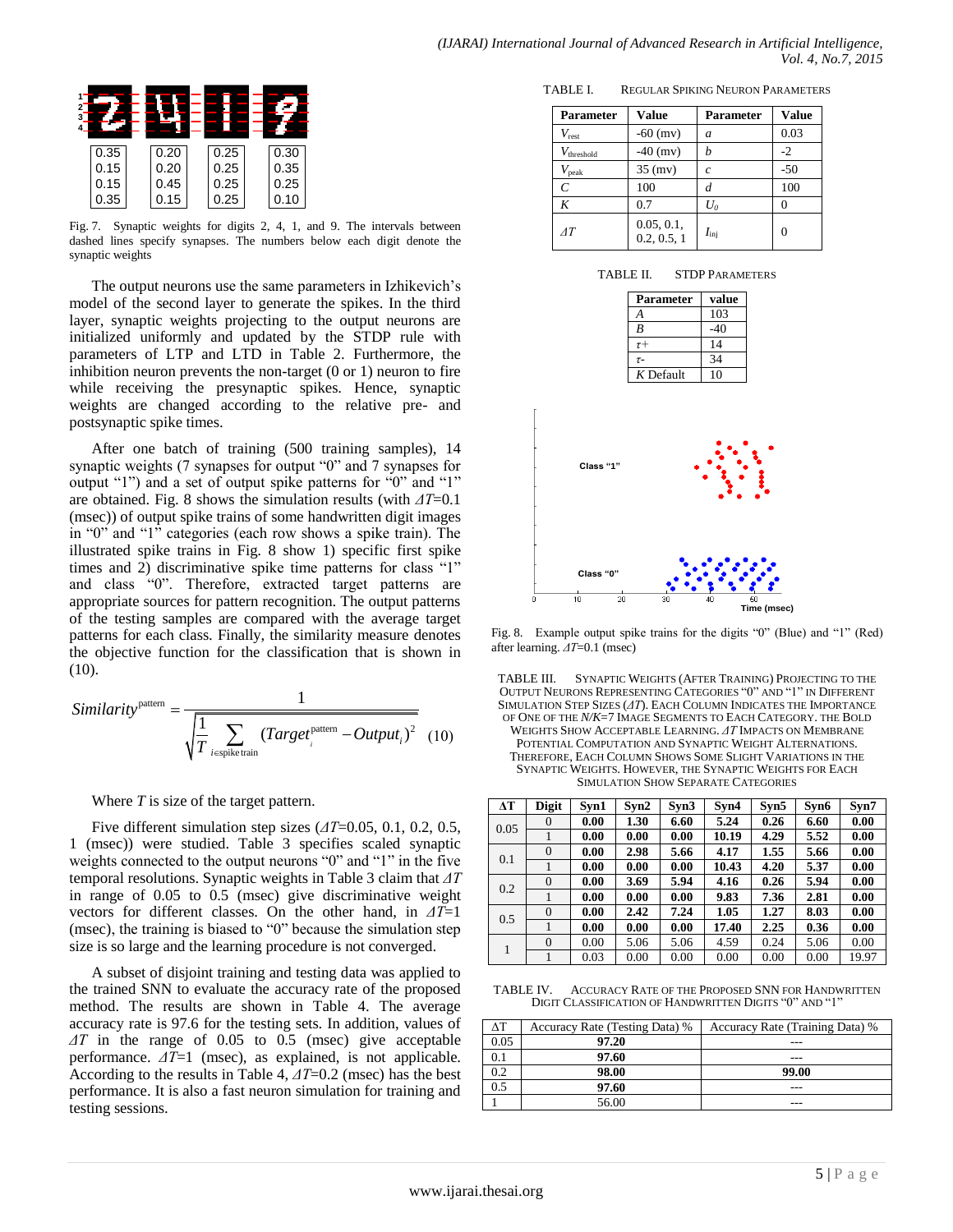### *B. 10-digit classification task*

In the second experiment, 320 image samples of the MNIST handwritten digits were randomly selected and converted to binary images. The first and second layers of the SNN are the same as in the binary classification experiment except the segmentation factor, *K*, is set to 2. Therefore, the learning component consists of 28/2=14 adaptive synapses connected to 10 output neurons representing the digits 0 to 9 (140 adaptive synapses total and 24 layer-2 neurons). According to the mentioned theory, the second layer should generate candidate spike trains for a large variety of the input patterns. Fig. 9b illustrates 14 spike trains in the second layer which show a schematic of the input digits in Fig. 9a.

These discriminative spike trains invoke STDP learning in the next layer to adapt the synaptic weights and generate distinguishable spike patterns for digit categories (0-9). Fig. 10 shows the convergence scenario of the training process in 1000 iterations. This chart determines total distance between synaptic weights in sequential trials that is calculated by  $(11)$ . It is concluded that, the training algorithm converges in 84 iterations and more training trials will not change the synaptic weights considerably. The synaptic weight matrix after 84 training iterations is shown in Table 5.

$$
\Delta W_{\text{Total}}^t = \sum_{i=0}^9 \left( \sum_{j=1}^{N/K=14} (w_{ij}^t - w_{ij}^{t-1})^2 \right)^{\frac{1}{2}}
$$
(11)

The adjusted synaptic weights and input digits provide 10 patterns of output spike trains shown in Fig. 11. The membrane potential and spike times in Fig. 11 illustrates discriminative patterns for different digits. For example, spikes in time stream of the digit "1" are close together in the center of the time window because all of the presynaptic spikes are gathered in a small range of simulation time (30-40 (ms)).

However, the proposed method as a minimal SNN architecture with  $10 \times 14$  adaptive synapses (14-D weight vector) is designed for small classification problems such as binary categorization, not optimized for 10 categories, the performance of 10-digit task is 75.93% in average.



Fig. 9. a) Handwritten digits 0-9. b) 14 spike patterns emitted from RS neurons of the second layer



Fig. 10. Convergence plot obtained from 1000 iterations

| TABLE V | SYNAPTIC WEIGHTS OF 14 SYNAPSES OF 10 DIGITS 0-9, THE FIRST TWO SYNAPTIC WEIGHTS AND THE LAST ONE ARE SMALLER THAN OTHER |
|---------|--------------------------------------------------------------------------------------------------------------------------|
|         | SYNAPSES BECAUSE THEY MOSTLY CONVEY BACKGROUND INFORMATION. THUS, RELATIVELY MUCH WEAK SYNAPSES PROVIDE A FAST METHOD OF |
|         | BACKGROUND ELIMINATION IN THE ROW ORDER                                                                                  |

| Syn          |       |       |       |       |       | n     |       | о     |       | 10    |       | 12<br>╹   | 13    | 14    |
|--------------|-------|-------|-------|-------|-------|-------|-------|-------|-------|-------|-------|-----------|-------|-------|
| <b>Digit</b> |       |       |       |       |       |       |       |       |       |       |       |           |       |       |
|              | 0.008 | 0.008 | 0.041 | 0.028 | 0.033 | 0.070 | 0.109 | 0.137 | 0.158 | 0.155 | 0.132 | 0.105     | 0.008 | 0.008 |
|              | 0.009 | 0.010 | 0.062 | 0.147 | 0.100 | 0.034 | 0.026 | 0.051 | 0.147 | 0.190 | 0.142 | 0.063     | 0.009 | 0.009 |
|              | 0.009 | 0.009 | 0.130 | 0.190 | 0.083 | 0.045 | 0.076 | 0.062 | 0.018 | 0.026 | 0.122 | 0.186     | 0.033 | 0.010 |
|              | 0.010 | 0.010 | 0.010 | 0.028 | 0.082 | 0.138 | 0.187 | 0.208 | 0.159 | 0.055 | 0.036 | 0.038     | 0.029 | 0.010 |
|              | 0.008 | 0.008 | 0.020 | 0.065 | 0.092 | 0.117 | 0.137 | 0.152 | 0.051 | 0.105 | 0.144 | 0.088     | 0.008 | 0.008 |
| n            | 0.009 | 0.033 | 0.051 | 0.043 | 0.051 | 0.071 | 0.132 | 0.165 | 0.171 | 0.151 | 0.097 | $0.011\,$ | 0.009 | 0.009 |
|              | 0.010 | 0.010 | 0.010 | 0.079 | 0.199 | 0.114 | 0.069 | 0.045 | 0.051 | 0.044 | 0.066 | 0.091     | 0.151 | 0.063 |
|              | 0.006 | 0.006 | 0.032 | 0.084 | 0.114 | 0.127 | 0.113 | 0.055 | 0.089 | 0.113 | 0.113 | 0.112     | 0.029 | 0.006 |
|              | 0.008 | 0.008 | 0.008 | 0.059 | 0.133 | 0.154 | 0.152 | 0.155 | 0.052 | 0.027 | 0.041 | 0.072     | 0.124 | 0.008 |
|              | 0.008 | 0.008 | 0.021 | 0.047 | 0.083 | 0.092 | 0.122 | 0.126 | 0.114 | 0.146 | 0.156 | 0.061     | 0.008 | 0.008 |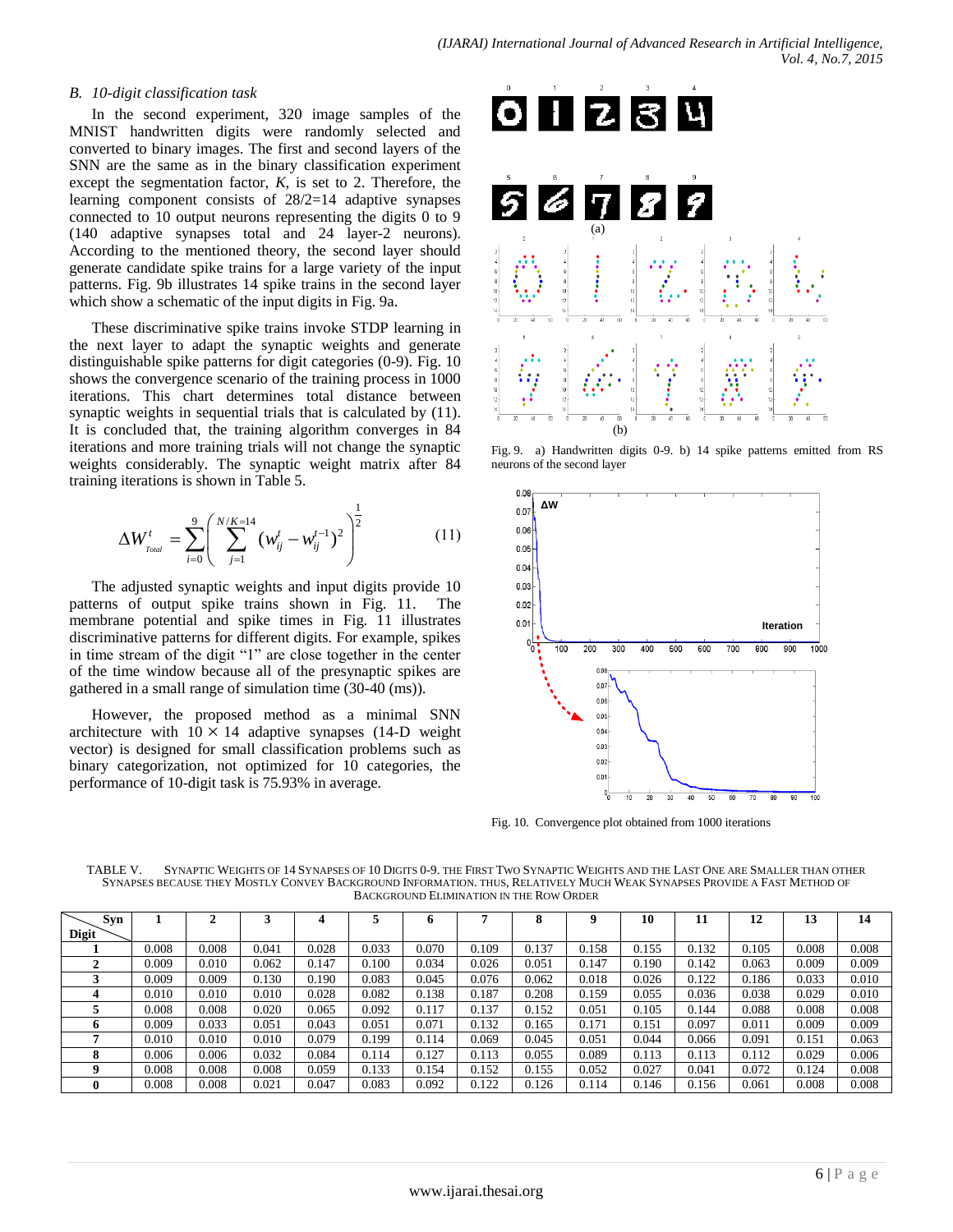

Fig. 11. Membrane potential and spike patterns for digits 0-9 after training

## *C. Comparison with other models*

To compare our model with statistical machine learning strategies, the same training and testing datasets were applied to 1) a support vector machine (SVM) which maximizes the border distances between the classes [21]; and 2) a back propagation multi perceptron artificial neural network (BP-ANN) which learns the synaptic weights using error-feedback adjustment [22]. The obtained results are shown in Table 6. They have been implemented by the R software package [23, 24]. If more data are used in statistical models (with modified parameters) and some preprocessing algorithms such as principle components analysis (PCA) are applied, the performance should be higher than the rates reported in Table 6. However, based on the same situations at which the SNN performs, the SVM and ANN methods show accuracy rates that are slightly lower than the proposed SNN. We claim that the minimal SNN in this investigation has sufficient capacity to be improved more by the required preprocessing and experiments while using the biologically plausible principles.

#### IV. CONCLUSION AND DISCUSSION

A minimal time and memory efficient SNN architecture for classification was presented. This research shows that phenomenological STDP in a minimal model can support pattern recognition learning. The algorithms and neuron models were chosen to be biologically plausible. The proposed method represented an architecture which specifies a remarkably simple and fast network in comparison with previous investigations.

TABLE VI. ACCURACY OF 10-DIGIT RECOGNITION USING STATISTICAL MACHINE LEARNING MODELS. 200 TRAINING DATA WITHOUT PREPROCESSING

| Method<br>Acc. $%$ |       | <b>Description</b>                               |
|--------------------|-------|--------------------------------------------------|
| <b>SVM</b>         | 73.44 | Polynomial kernel $n=3$ .                        |
| <b>ANN</b>         | 70.87 | 40 hidden neurons, Decay=0.0001, 550 iterations. |

Our SNN was applied to handwritten digit classification for a subset of images in the MNIST dataset. First, the initial layer interpreted the image logically based on the exact foreground pixel locations. Therefore, digit image was scanned row by row to generate the spikes as impulse reaction to the object perception. Also, this layer extracted the feature spikes directly from the image and represented a quick and natural image perception without complex computations. Second, every *K* (Ex. 2 or 4) spike trains were accumulated in a sequential order to provide the segmentation aspect of object detection in order to reduce the working space using Izhikevich's neuron model. This part of the network guaranteed to reduce number of the computational neurons and kept the order of the image segments from top to bottom. This layer provided a structure to produce set of spike trains invariant to diverse handwriting styles, outlier points, and slight changes in foreground orientation and thickness. The extracted sections mimicked digital scanning methods in a fast and implementable manner. Third, STDP learning and inhibitory neuron prepared the required environment for training the network and competition among dissimilar categories. The third layer's algorithm focused on supervised learning of the summarized input patterns. Additionally, the STDP rule was applied in two different sets of the synapses (connected to the target and nontarget neurons) simultaneously and the training process converged after a small number of iterations. Thus, The SNN was tuned to categorize the input spike patterns quickly and it did not need many feature spike trains.

In summary, the introduced strategy was implemented in a simple and fast way due to the small number of the neurons and adaptive synapses (totally, {10 and 25} computational neurons and {14 and 140} adaptive synapses for binary and 10-digit classifications respectively). Finally, evaluation of the presented model demonstrated admirable performance of 98.0% maximum and 97.6% average accuracy rates for binary ("0" and "1") handwritten digit recognition. Furthermore, in spite of the minimal architecture of the presented SNN, acceptable performance of 75.93% was obtained in 10-digit recognition. The comparison between accuracy rate of the proposed method and statistical machine learning approaches (basic models without preprocessing and a small number of training data) determined slightly better performance of our SNN in the same and basic situations as well as incremental learning ability of the SNN. The minimal SNN worked much better for binary classification than 10-digit task. However, the reported results showed the potential capability of the SNN to be shrunk and work fast in training and prediction phases.